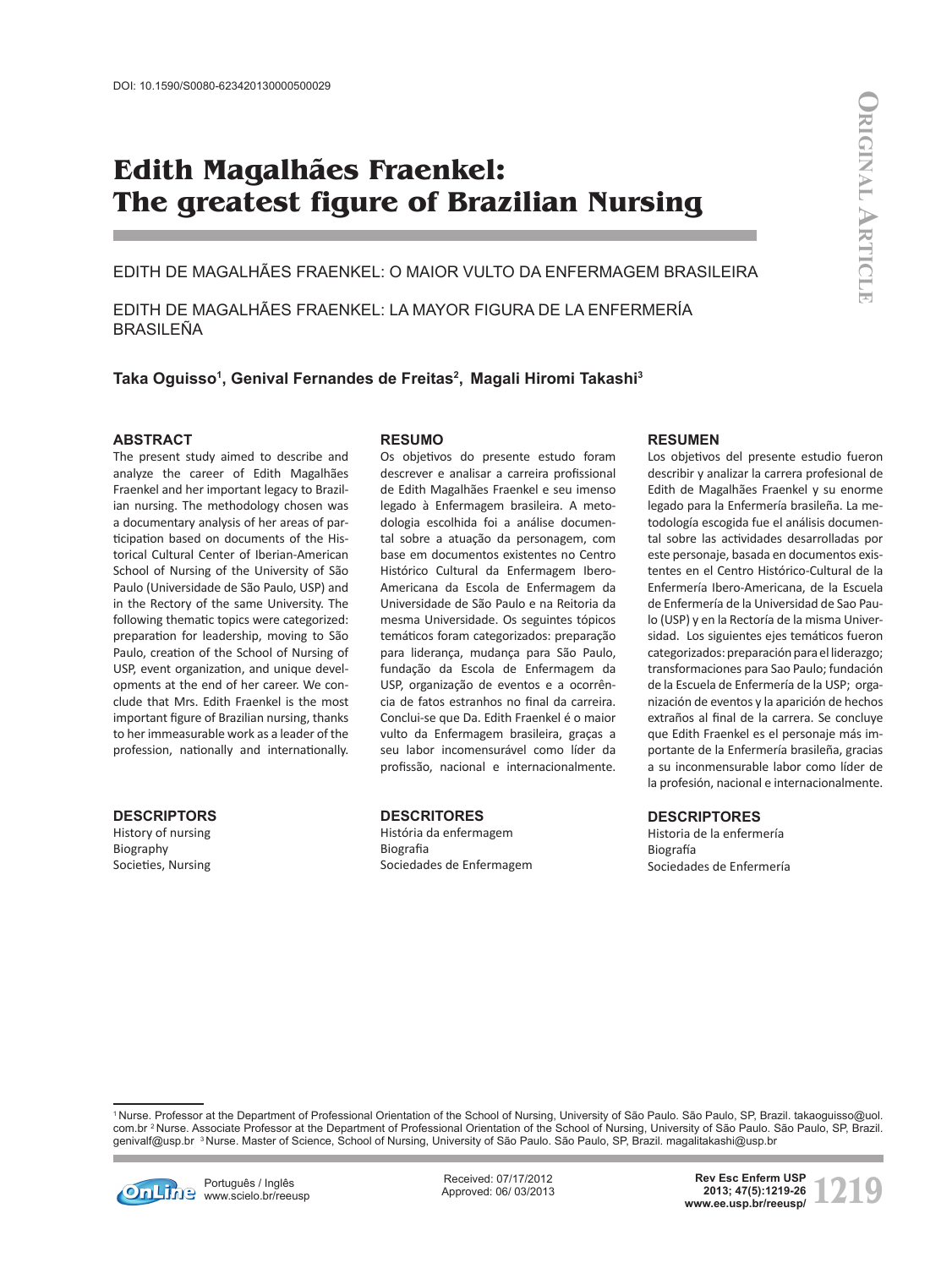## **INTRODUCTION**

Born in the city of Rio de Janeiro on May 9, 1889, the year of the Proclamation of the Republic, Edith de Magalhães Fraenkel, who became professionally known as Mrs. Edith (Dona Edith), was the daughter of Aldina Botelho de Magalhães and Carlos Fraenkel and the granddaughter of the abolitionist Lieutenant Colonel Benjamin Constant de Botelho Magalhães (1837-1891). From this illustrious Brazilian heritage, she inherited her strength of character, determination, capacity for work, and a deep love for her country, which are attributes that are evident in her intentions and actions and which garnered the respect for her fellow countrymen<sup>(1)</sup>.

Mrs. Edith belonged to a cultured family that was politically and socially prominent, which later favored her social trajectory and opened doors in the profession and in society. Due to her father's diplomatic career, little Edith went to live abroad with her family at two years of age and only returned to Brazil at 17 years of age.

Her childhood was spent in Sweden, Germany, and Uruguay. In these countries, she learned to read and learned the local language, in addition to French, which was the official language in the embassies at the time. She became a polyglot who mastered English, Swedish, German, Italian, Spanish, French, and Portuguese. In 1906, with the death of her father, the family moved permanently to Rio de Janeiro, where they established residence<sup>(1)</sup>.

With the financial difficulties faced after her mother became a widow, Mrs. Edith completed the teacher-training course and taught primary school in a private school in

the neighborhood of Santa Thereza. The principal of this school was the sister-in-law of Maurício de Abreu, secretary of the Department of Public Health. Thus, Mrs. Edith found out about the health visitors course of the Brazilian Red Cross. In 1918, she completed the course at the Practical School of Nurses of the Red Cross, which prepared volunteer rescuers to help the wounded in World War I (1914-1918). This knowledge allowed her to act intensively in the Spanish flu epidemic that, in that same year, spread over Rio de Janeiro and was responsible for more than 15,000 deaths. She worked intensely, day and night, over a prolonged period of time<sup>(1)</sup>.

In recognition for her services during the epidemic, the Brazilian Red Cross awarded her the title of honorary member of the institution. Recognized for her work with the community and the Red Cross and for her interest in the country's health problems, in 1919, she was invited by the Secretary of the National Department of Public Health (Departamento Nacional de Saúde Pública - DNSP) to take the *Tuberculosis Service Visitors Course*. Later, she was hired to

work as a health visitor at the DNSP. Her superiors noticed her capacity for work and leadership, and then placed her at the head of the Visitors Service<sup>(1)</sup>.

The beginning of the 1920s was marked by discussions on behalf of the professionalization of health surveillance in Brazil, mainly involving Carlos Chagas and other figures, such as João de Barros Barreto and Jose Paranhos Fontenelle, as well as doctors from the newly created DNSP and other services who were concerned with hygiene and sanitation problems.

In 1919, Chagas had been in the United States on a study trip. He wanted to improve the health conditions in Brazil, so he contacted American personalities and found out about the important role that nurses played in public health and the type of training they should receive. Convinced that the first step should be the creation of courses for the training nurses according to the American or British standards, he requested and received assistance from the Rockefeller Foundation $(2)$ .

> However, the health policy of the Brazilian State was formulated only in São Paulo, in 1918, with the creation of the Institute of Hygiene, which is currently the School of Public Health of the University of São Paulo, led by Geraldo Horacio de Paula Souza. The health policy followed the guidelines of the Rockefeller Foundation for teaching and research in public health $(2)$ .

> The dominant historiography indicates that the vicissitudes of the new regime resulted in health reforms, the establishment of public health policies, and the creation of campaigns, leagues, associations, schools, and other institutional spaces, reaffirming that the health issue in Brazil polarized investments du-

ring the First Republic  $(1889-1930)^{(3)}$ .

The establishment of the Republic also evokes one of the great moments in the history of Brazilian public health and represents one of the milestones in the history of nursing in Brazil, known as Parsons Mission (Missão Parsons). This mission involved approximately 20 American nurses coming to Brazil, including Ethel Parsons, who arrived in Brazil in late 1921 with the dual task of directing the newly created Nursing Service of the DNSP and planning and taking the first steps towards the creation of a school of nursing(3).

Ethel met Mrs. Edith, Head of the Nursing Service of the Tuberculosis Prophylaxis Department, and saw an opportunity to realize what was being conceived. Ethel suggested a degree in nursing for Mrs. Edith using a scholarship from the Rockefeller Foundation. Thus, in April 1922, Mrs. Edith, now 33 years old, went to the United States to study at the Philadelphia General Hospital School of Nursing. At this school, Mrs. Edith met Lilian Clayton, who exerted a strong

her strength of character, determination, capacity for work, and a deep love for her country, which are attributes that are evident in her intentions and actions...

...she inherited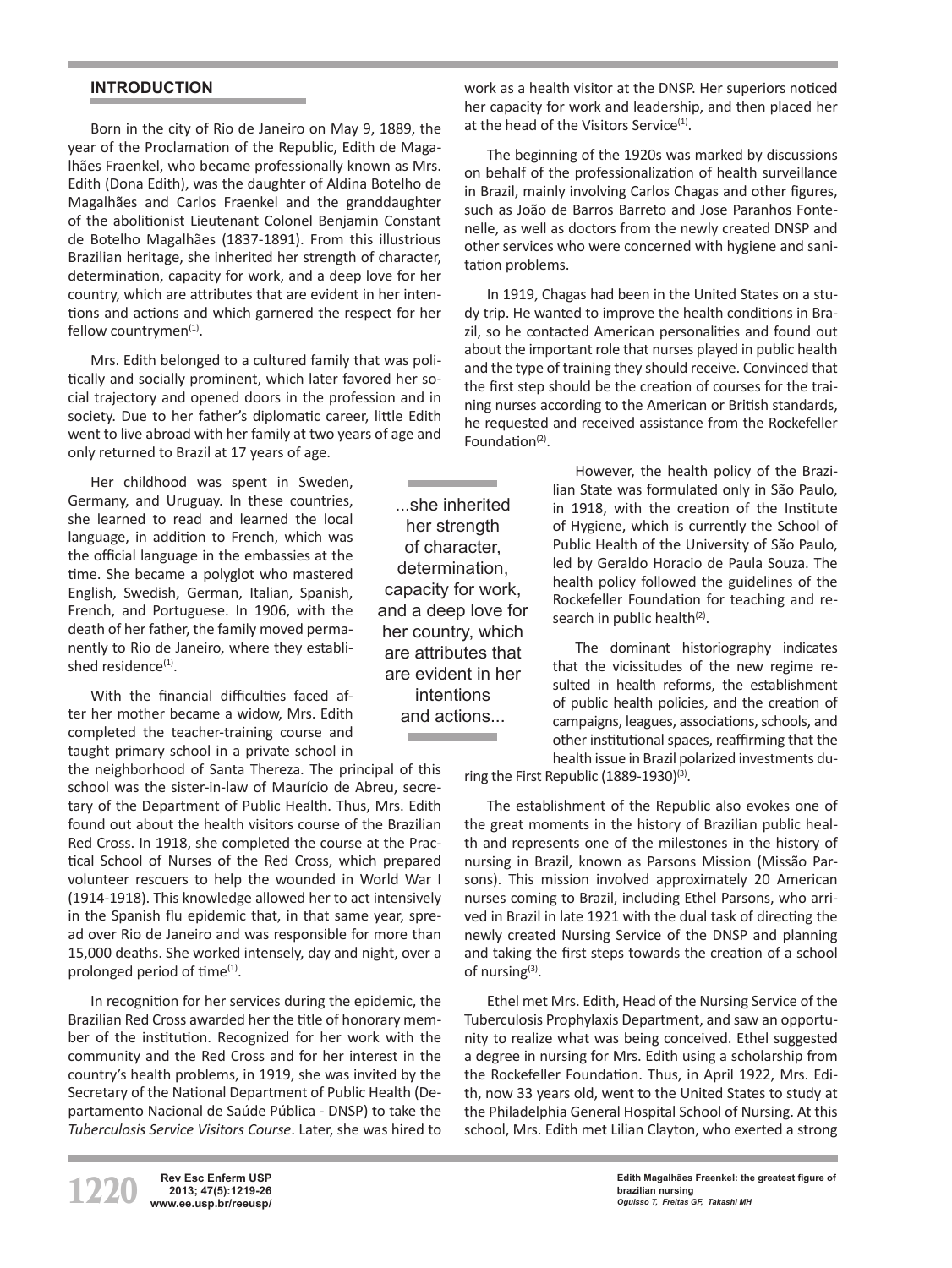influence on her career because she presented her with an important concept in American nursing at the time: a profession needs an association and a journal to progress<sup>(4)</sup>.

The present study aims to describe and analyze the career of Edith de Magalhães Fraenkel and her legacy to Brazilian nursing. Thus, we sought to update past data and revive the memory of the trajectory of this pioneer of national nursing as well as to highlight her contributions to the professionalization of nursing in Brazil.

# **METHOD**

The present is a historical-social study based on the existing literature and official documents of the Rectory of the University of São Paulo, including processes and reports. The theoretical framework used was based on document analysis, which consists of *deciphering the contexts, functions, styles, arguments, points of view...*<sup>(5)</sup>. According to this author, *apud* Saint Georges, the document analysis is based on three phases: the internal criticism (close reading of the text, trying to interpret it); the external criticism or criticism of the witness (what will be examined is no longer the message, the text, but the material aspects of the document, i.e., its authenticity); and finally, the criticism of the testimony (to confront the testimony examined with other testimonies independent from the first - triangulation).

# **RESULTS**

Having graduated as a nurse, Mrs. Edith returned in October 1925 as the first Brazilian to complete the three-year nursing course. Soon after her arrival, she was designated to replace one of the American<sup>(a)</sup> instructors of the newly created School of Nurses of the National Department of Public Health, currently the Anna Nery School of Nursing (Escola de Enfermagem Anna Nery - EEAN) of the Federal University of Rio de Janeiro.

## *Preparation for Leadership*

 Thus, Mrs. Edith became the first Brazilian to teach nursing<sup>(6)</sup>. She remained in an instructor role until 1927, when EEAN began to select teachers from among the nurses trained in the first class.

From 1925 to 1927, Mrs. Edith played a leading role in the creation of a nurses association, a project that began with the idea of 35 graduates from the first two classes to create an association of former EEAN students, excluding foreign students and Brazilian students who studied abroad.

Due to her training and experience acquired in the United States, Mrs. Edith was convinced that it was crucial that the nurses could count on a professional organization to represent the whole group. Therefore, she suggested the creation of an association that would bring together all Brazilian and foreign nurses, which was also supported by Ethel Parsons and the other American nurses. Thus, the National Association of Registered Nurses was created on August 12, 1926. Mrs. Edith was the first president elected after the end of the administration of the interim board and held this position from 1927 to 1938.

Ethel Parsons had written a detailed report $(6)$  in 1927 on the auspicious progress of nursing in Brazil achieved by the course created by the nurses from Parsons Mission. This was likely the reason why she was invited by the International Council of Nurses (ICN) to represent Brazil in the international congress that would be held in July 1929 in Montreal, Canada. Mrs. Edith and Ethel worked hard to reorganize the Association to meet the requirements for membership, including the addition of the word Brazilian in the title to identify the country of origin $(1)$  of the affiliated entity.

Thus, this Association, currently called the Brazilian Nursing Association (Associação Brasileira de Enfermagem - ABEn), represented by Mrs. Edith, was accepted as a member of the ICN in 1929, becoming the first Latin American organization<sup>(b)</sup> to be affiliated. In this event, held in Canada, Mrs. Edith met with her former teacher, Lilian Clayton, who reminded her of the importance of having a journal as well as an association. Thus, when she returned to Brazil, she sought Rachel Haddock Lobo, a nurse who studied in France and was the director of EEAN, to accomplish this idea. In May 1932, the first issue of the Annals of Nursing journal was published, and Mrs. Edith was the editor from 1932 to 1938.

In 1927, Mrs. Edith had resumed her work at the National Department of Public Health as the head nurse. She could count on the aid of some peers who were graduates of the first two classes of the Anna Nery School. From head nurse, she became Director of the Division of Public Health Nursing of the DNSP. In 1931, she accepted the position of General Superintendent of the Nursing Service, replacing Ethel Parsons, who had returned to the United States after working for 10 years in Brazil. During the period in which Mrs. Edith remained in the position, from 1931 to 1938, she chaired or participated in several committees created to study problems related to healthcare or nursing education in Brazil. EEAN was subordinate to the Superintendence of the Nursing Service, which added to her responsibilities regarding nursing education $(7)$ .

There are reports that this was one of the toughest periods of her life. The prevention of tuberculosis was one of the most distressing and most difficult problems to solve at the time, initially due to the lack of qualified personnel for public care. Mrs. Edith had to continue to prepare and



<sup>(</sup>a) At that time, all instructors at the Nursing School were American. Mrs. Edith substituted for one of them whose residence time had ended

<sup>(</sup>b) Chronologically, the Cuban nursing association was accepted as a member in 1925; thus, before ABEn. However, the Cuban organization cut ties with ICN in 1959, after the Revolution, and only became a member again in 1981. Thus, Brazil is considered the first Latin American member of ICN, given that it became a member in 1929 and continued to be affiliated, even though it transferred the membership from ABEn to COFEN in 1997.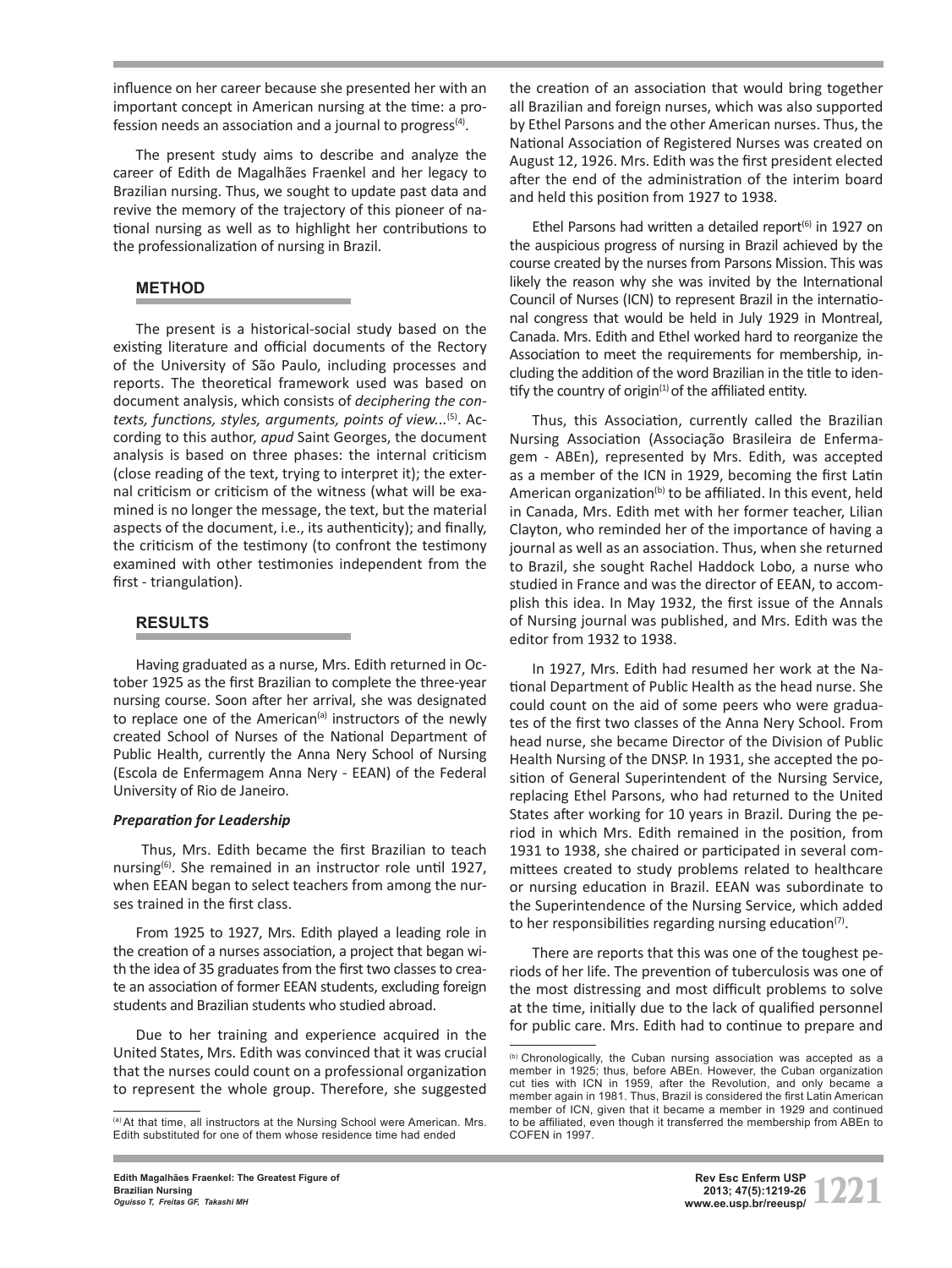use home visitors who performed the work with the needy population of Rio de Janeiro. This population was grouped in hills that were often difficult to access and were always averse to any *intrusion* in their homes. There was also a lack of nurses to cope with the health problems in the DNSP to establish a direct connection between the Service and the homes of the patients. However, the results of the effort seem to have been very positive, considering the difficulties that had to be overcome or circumvented $(7)$ .

In 1939, due to changes in the ministries, Mrs. Edith became Superintendent of the Nursing Service of the Ministry of Education and Health. She was invited to take over the direction of the school of nursing that would be established in São Paulo, linked to the School of Medicine of the University of São Paulo, thanks to an agreement between the Rockefeller Foundation and the government of the state. For this purpose, she was offered a one-anda-half-year stay in the United States and Canada beginning in January 1940 to prepare for the job.

## *Moving to São Paulo*

The Rockefeller Foundation was willing to contribute financially to build the School of Medicine and to provide equipment for the Institute of Hygiene through an agreement with the Government of the State of São Paulo in 1925. In this agreement, the Foundation stipulated the creation of a school of nursing according to the standards of the EEAN of Rio de Janeiro as a condition for the financial aid.

The Medical School was built and opened in 1931, but the government had not fulfilled its part of the agreement regarding the school of nursing. Therefore, the Rockefeller Foundation sent a nurse, Mary E. Tenant, to press the authorities to fulfill the terms of the agreement signed in 1925. Thus, in 1938, a new agreement was signed and ultimately resulted in the creation of the School of Nursing, based on the latest resources on nursing education available in the United States, as part of the university system<sup>(8)</sup>.

Thus, Mrs. Edith moved to São Paulo and brought along the Brazilian Nursing Association and the *Annals of Nursing* journal (currently, the *Brazilian Journal of Nursing*). Soon after her arrival in 1942, Mrs. Edith felt that a state nursing association was necessary, but according to a suggestion from Haydee Guanais Dourado, she decided that it should be a state division of ABEn, which was still called the Brazilian Association of Graduate Nurses (Associação Brasileira de Enfermeiras Diplomadas - ABED). In addition, without a national unity for the profession, the state entity would be excluded from the ICN, which only accepted one organization per country as a member. Thus, on May 25, 1945, the ABEn-São Paulo was created, and Mrs. Edith was elected the first president of the first division of ABEn in Brazil, a position that she kept until 1948.

Mrs. Edith participated in numerous activities, often accumulating positions and roles from colleagues who did

not have the time or inclination to complete the tasks, developing a huge set of achievements throughout her professional life.

Tireless, she decided to reactivate the *Annals of Nursing journal*, whose publication was discontinued in 1941. When she resumed publication in 1954, she took the opportunity to give the journal a new name. The publication was renamed the Brazilian Journal of Nursing but kept the numbering started by Annals of Nursing. Thus, the journal started with the new name from volume XV.

Strength of character, authority, dedication, entrepreneurship, and leadership were qualities of Mrs. Edith that were widely recognized by her peers, such as Amália Corrêa de Carvalho, who said that Mrs. Edith was *the greatest figure that the Brazilian nursing ever had*<sup>(8)</sup> and that besides her vast general culture, she was dynamic, efficient, idealistic and altruistic, in short:

*(...)* a unique, exceptional figure of a born leader, nurse by vocation and conscious choice, feminist by conviction, great administrator, capable of being extremely energetic, authoritarian, and at the same time human and gentle according to the circumstances and to the type of people with whom she dealt  $(...)^{(1)}$  and also the pioneer of the pioneers<sup>(9)</sup>.

This title can be safely changed to *the greatest figure in Brazilian nursing of all time* because, in the professional historiography of Nursing, no other professional has played so many roles and collected so many great achievements. She left a huge legacy for all generations of nurses after her. It is important to note that this was a time when there was still a strong social prejudice against the profession, which made things more difficult. Mrs. Edit knew how to blaze new paths and pave the way for all of the professionals today who can enjoy the prestige and recognition from society that has also been translated into improved economic and wage conditions.

## *Creation of the School of Nursing*

A The School of Nursing of São Paulo (Escola de Enfermagem de São Paulo - EESP), currently the School of Nursing of the University of São Paulo (Escola de Enfermagem da Universidade de São Paulo - EEUSP), was created by the State Decree-Law No. 13040 on October 31, 1942 and was equated by the Federal Decree No. 21965 on October 21, 1946<sup>(10)</sup>. The assent to this equivalence had been recorded by the nurse Rosaly Taborda, designated by the Ministry of Education and Health for this verification, by indication of the EEAN. Thus, under Federal Decree No. 20109 on June 15, 1931, which regulated the practice of nursing in Brazil and established the conditions for equivalence of the schools of nursing (in effect at the time), the School of Nursing of USP had to be initially equated.

The first class consisted of 38 students, and 32 were teachers from the teacher-training school commissioned by the Government of the State. The course was held in 1,095 effective days, with 44 hours per week of activities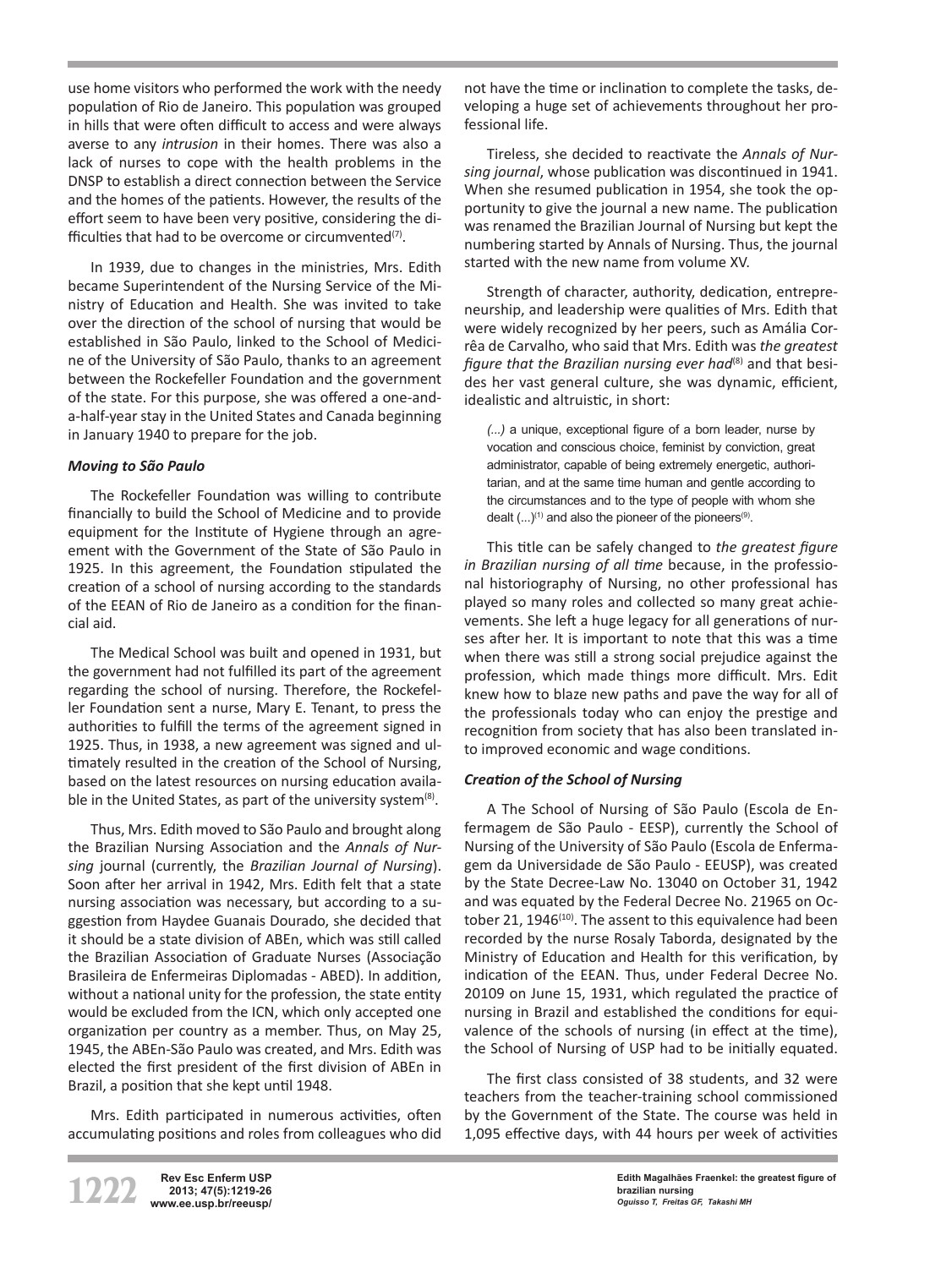and 70 days of vacation in the three years, which corresponded to 34 months of effective teaching performed by just three teachers: Haydée Dourado, Maria Rosa S. Pinheiro, and Ruth Borges Teixeira<sup>(8)</sup>. However, Mrs. Edith had the collaboration of an American nurse, Miss Ella Hasenjaeger, from the Institute of Inter-American Affairs (Instituto de Assuntos Inter-Americanos - IAIA), Master of Nursing by the Teachers' College of Columbia University. Hasenjaeger came to act as a consultant in the School, from 1944 to 1951, but given the lack of teachers, she also took on teaching activities<sup>(8)</sup>. Her efforts introduced the teaching of psychiatric nursing in the curriculum of the School, unprecedented at the time, which was subsequently followed by all schools and eventually included in the core curriculum of nursing.

In 1949, the first federal law regulating nursing education in Brazil was enacted, Law No. 775 on August 6, 1949, which defined two basic levels for nursing education: the nursing program, with 36 months; and the nursing assistant course, to be completed within 18 months. From this law, schools of nursing became more recognized, and the equation was not necessary for them to function any longer (10). When regulated by Decree 27426 on November 14, 1949, this Law also created the congregation figure in article 40-42, making it possible to separate the School of Nursing from the School of Medicine. However, the separation process occurred in fact subsequent to Decree 42809 on December 20, 1963, which transformed the School of Nursing of São Paulo in a higher education institution named the School of Nursing of USP. The adaptation of the Regulation of the School to this law took a long time; only in 1954 was the new regulation approved, issued by State Decree No. 23796C from November 10, 1954(10).

In the 1940s, Brazilian nursing needed leaders in all regions of Brazil. In parallel, World War II imposed a necessary and urgent multiplication of the profession. Not superimposing the previously required quality, after 1930, professional training was significantly expanded through the pedagogical principle of the Rockefeller Foundation, whose *demonstration effect* had resulted in an effective contingent of scholars who maintained their studies funded by the Public Health Special Service (Serviço Especial de Saúde Pública - SESP). As proposed by the Rockefeller Foundation, the health facilities were resized to form a new group of elite professionals<sup>(3)</sup>.

The national population of nurses should be composed of women and men capable of promoting the health of the population without restriction and consolidating official assistance institutions, expanding the meaning attributed to the relationship between health and disease. The teaching assumed a fundamental importance becau

se teaching could resize the professional practice and create new fields. At the core of the social changes, nursing education was reconfigured, as was the professional profile of its contingent.

From November 1941, Mrs. Edith began the organization and preparation of the Nursing Service of the Teaching Hospital (Hospital das Clínicas - HC), which was in the final stages of construction and where the School would be installed. In the beginning, she was director of the School and advisor of the Nursing Subdivision of the Hospital. In this position, aided by nurses hired after August 1942, both for the hospital and for the School, she wrote nursing procedures and techniques to be used by the hospital staff and the teachers and students of the School<sup>(8)</sup>.

She was nominated as Secretary of the Committee created to study the building plans of the building intended to house the head office of the School and the boarding school for the students. This time was a period of intense work, divided between the organization and the establishment of the nursing service of the HC and the planning of all the initial activities of the School, including the accommodations for the students because the boarding system was compulsory at the time<sup>(8)</sup>.

Concerned with the health of the students, given the intensity of the studies and work in several departments of the HC, Mrs. Edith kept an outpatient clinic and a small infirmary, known as the *Health Room*, to treat students who had minor health problems. The nursing care was provided by the students under the supervision of one of the teachers from the School. In addition to this supervision, the *Health Room* received a daily visit from a doctor, who also taught the General Pathology course. This outpatient care was extended to all servers of the School $(1)$ . The extinction of the boarding system in EEUSP, in 1973, made the Health Room unnecessary.

Until their own building was finished, the school was installed inside the Teaching Hospital, which was also beginning its service and still lacked equipment and personnel. Finally, the EEUSP building was inaugurated on October 31, 1947<sup>(1).</sup>

## *Event organization*

Mrs. Edith believed that the progress of the profession in Brazil would be slow and difficult if the efforts of all nurses were not combined to promote its development by all means within their reach. Therefore, she believed that this job could be easier if it were developed by the ABEn as the unifying organ of the nursing class $(4)$ .

 The events that preceded the organization of conferences, as well as those that developed when each conference was being held, demonstrated that there was acertain uniformity of planning and execution, respecting the differences of the time in which they occurred<sup>(4)</sup>.

At the monthly ABEn meeting held on June 12, 1945, the president Zaíra Cintra Vidal informed the associates that she had received a proposal from the Nurses School of the São Paulo Hospital (currently UNIFESP) for the ABED to conduct a national nursing congress. The São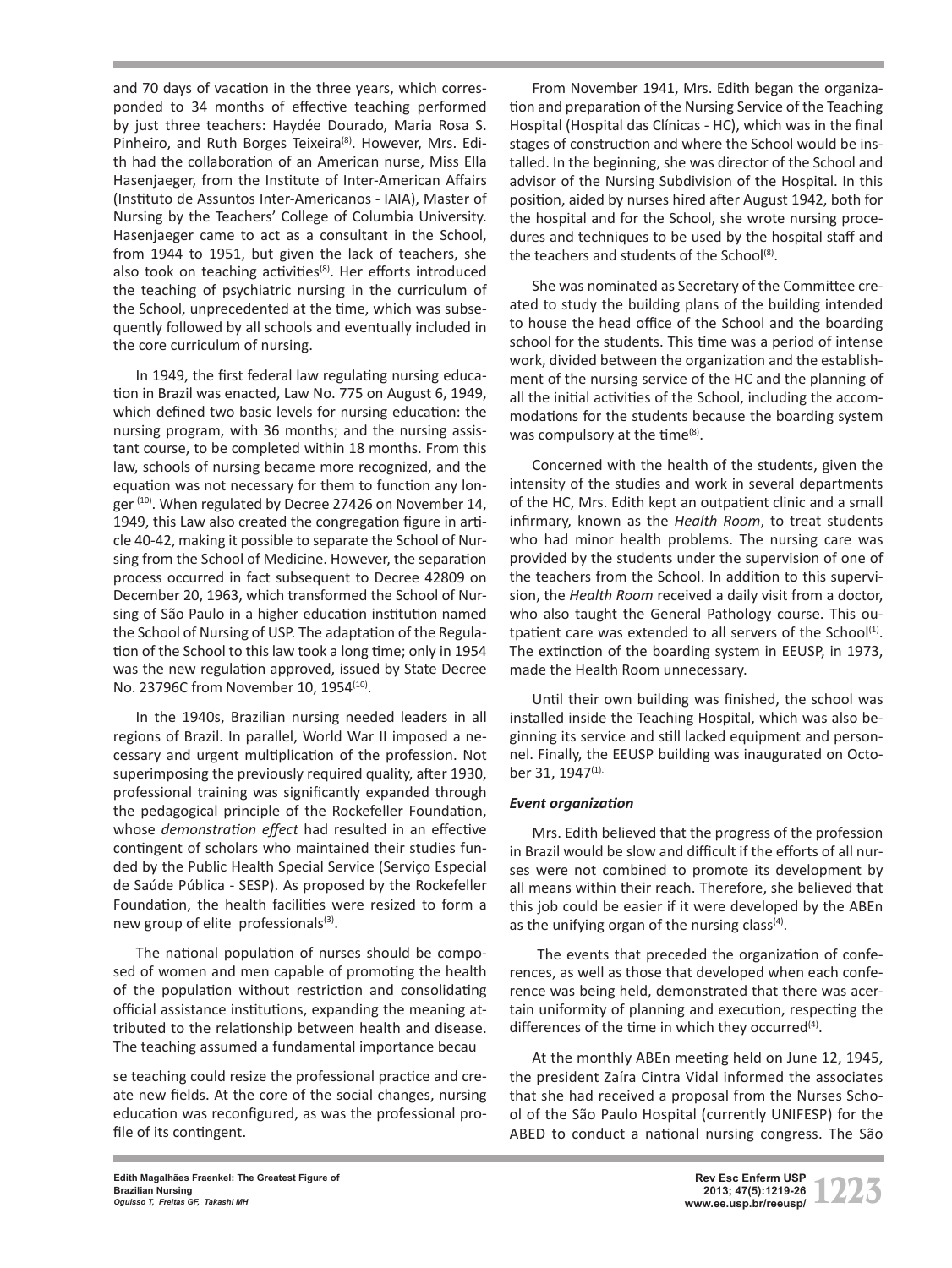Paulo division of the ABEn decided to take over and conduct the First National Nursing Congress in July 1947 in the auditorium of the School of Nursing of USP, whose building was almost finished and could host all of the participants coming from the different states of the country. The idea of holding the conference came from Mother Marie Domineuc, a French nun and one of the founders of that School. Because she formed such a small group, having a unit of the National Association that would promote the evolution seemed essential to her $(8)$ .

This event was entirely planned, organized, directed, and coordinated by Mrs. Edith and a small group of nurses and teachers of EEUSP. Because it was the first event and had a thorough programming, the conference was a great success and prompted all of the annual meetings to discuss the problems of the profession, the professionals, the schools of nursing and nursing assistants, and the proper referral of the issues to the competent agencies (4). This event became a tradition among nursing professionals and up to the present day, in 2012, it is in its 64<sup>th</sup> incarnation. Its name was changed only in 1956, when it was held in Porto Alegre and became the Brazilian Congress of Nursing, keeping, however, the numerical order of the event (IX).

This first conference was a milestone that effectively initiated the successive debates and discussions for the reformulation of the teaching and practice of nursing in Brazil. It is worth noting that the first three conferences had the American nurse Ella Hasenjaeger as president of the Executive Committee<sup>(4,11)</sup>. For ABEn, such events still constitute

one of the most important accomplishments as a source of inspiration for the development of the profession and of nurses as useful citizens to society<sup>(4)</sup>.

There is no doubt that the unquestionable leadership of Mrs. Edith took the first steps toward the union of nurses around the multiple problems that were studied together to achieve satisfactory results for everyone, from Rio Grande do Sul to the Amazonas $(1,7,9)$ .

Numerous state and federal authorities were present at the opening session of the First National Congress of Nursing held in EEUSP in 1947, including the governor of the State, Ademar de Barros, the dean of the University of São Paulo, Benedito Montenegro, and the director of the National Department of Health. In her brief greeting to the participants and guests, as president of the São Paulo division of ABEn, Mrs. Edith directly and objectively focused on some basic principles for nursing education:

(...) The analysis of the current status of nursing in Brazil demonstrates two fundamental facts: first, the disparity between the number of registered nurses and the number that is necessary for good nursing; and secondly, the danger that the trend to fill this gap, allowing the rapid and incomplete formation of nurses, may represent, either morally or professionally. Haste is the enemy of perfection.

This Congress aims to address exactly these two points: there is a need to foster the vocation to increase the number of professionals, but appropriate technical preparation is also necessary, as well as keeping this preparation updated<sup>(1)</sup>.

To conclude the greeting, she reminded all participants that *the union of the nurses is the main factor in the development of the profession.*

Among the seven resolutions approved at the First National Congress of Nursing, three can be highlighted because they had many repercussions and demanded significant: 1) resume the work aimed at creating a board of nursing, a subject that was already being discussed and that since 1944 constituted an important item of the work plans of the board of the Association and of the initiatives of the nurses with the relevant authorities; 2) send an invitation to the ICN to hold the X International Congress in Brazil; 3) add a minimum two-month internship in a mental illness hospital to the theoretical psychiatry teaching at the Schools of Nursing, given the lack of preparation of nurses in the psychiatry field and its importance in the medical field $(1,7)$ .

To celebrate this first event of Brazilian nurses and to honor the guests from São Paulo, the poet Guilherme de Almeida was asked to write a poem dedicated to them. Thus, the class was toasted with the poem *The hand that never fails*, published in the April-June 1947 edition of the Annals of Nursing<sup>(1)</sup>.

The first resolution was completed more than 20 years later with the creation of the Federal Council of Nursing (Conselho Federal de Enfermagem - COFEN) in 1973. In 1953, the X International Congress of Nursing was held in Brazil, sponsored by ICN. This congress was the first event of this organization in a country from the southern hemisphere and in a Latin American country, and the teaching of theoretical and practical psychiatric nursing became part of the core nursing curriculum.

Therefore, the Congress of Nursing of 1947 consolidated the paradigm shift within Brazilian nursing and provided the diffusion of the new professional profile. Thus, to recover the historical memory of the first scientific event of Brazilian nursing implies not only reevaluating the paths taken by the art and science of care but noticing interfaces between the past, present, and future of Brazilian nursing.

## **DISCUSSION**

Despite all dedication to the class and the monumental work done, unfortunately, Mrs. Edith, still in the role of director of EEUSP, was the target of whistleblowing. The chairman of the inquiry, Professor Gabriel Sylvestre Teixeira de Carvalho, from the School of Veterinary Medicine of USP (Faculdade de Medicina Veterinária da USP), requested the removal of Mrs. Edith and Mrs. Anita Maria Valver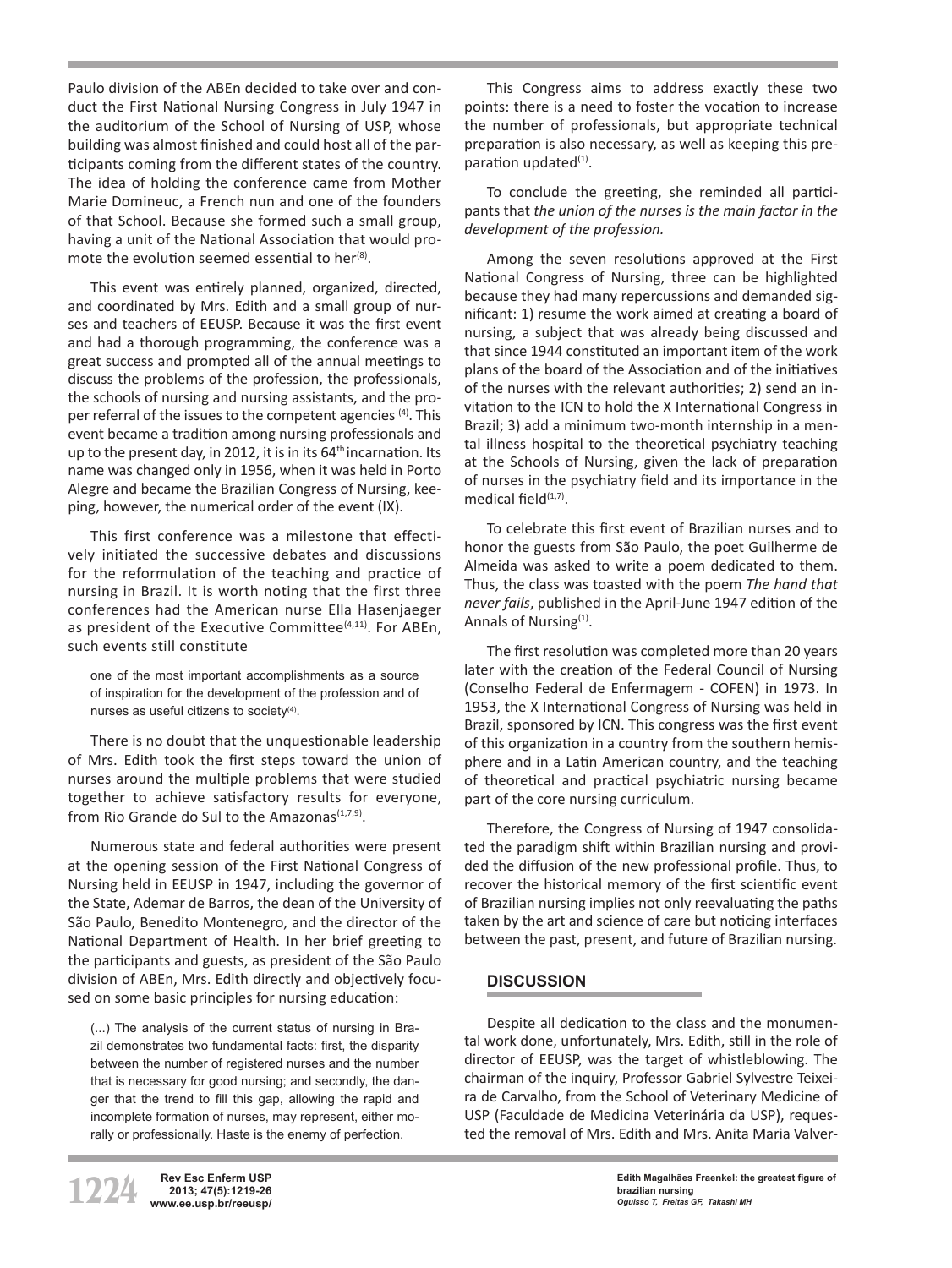de, manager of the boarding school, on July 16, 1955; the first because of the authority of the role and the second because, supposedly, she could interfere in the determination of facts (USP Process No. 55.1.10814.1.5 of 7/28/1955, which addresses the removal of Professor Edith de Magalhães Fraenkel from the position of director of the School of Nursing). During this 30-day preventive suspension period, neither woman could stay within the School.

To replace Mrs. Edith, the nurse Clarice Della Torre Ferrarini, who worked at the HC of the School of Medicine of USP, was appointed (USP Process No. 55.1.10427.1.1 of 7/25/1955, for the indication of Nurse Clarice Della Torre Ferrarini as a substitute for Edith de Magalhães Fraenkel). However, this substitution was revoked on August 12, 1955, when the preventive suspension was lifted, less than a month from the start of the inquiry. The harm, however, had already been caused; the humiliation, the violence of the suspension, the injustice, and the requirement to remain outside the School, with no regard to the work she had developed. Sister Maria Tereza Notarnicola, Daughter of the Charity of Saint Vincent de Paul, a longtime friend, was in charge of helping Mrs. Edith pack her belongings and move quickly to Rio de Janeiro in an extremely short time of 24 hours.

Even after being rehabilitated with the lifting of the suspension, Mrs. Edith decided not to return to São Paulo, choosing to stay in Rio de Janeiro and file a retirement application because she had worked enough time to retire (USP Process No. 55.1.11769.1.3, of 9/22/1955, which addresses the retirement of Edith de Magalhães Fraenkel). She had started to work in February 1921 as a health visitor. Then, she worked as head nurse and general superintendent in the former Ministry of Education and Health and then commissioned for the School of Nursing until she was named director of the School of Nursing in January 1943. She had worked for 31 years, one month, and 28 days. At the time, she retired with a salary of Cr\$13,200, which represented in 2012 R\$1,677.52, slightly more than twice the minimum wage, for a director of the EEUSP.

# **REFERENCES**

- 1. Carvalho AC. Edith de Magalhães Fraenkel. São Paulo: EEUSP; 1992.
- 2. Castro Santos LA, Faria L. Saúde e história. São Paulo: Hucitec; 2009.
- 3. Souza Campos PF, Oguisso T. A Escola de Enfermagem da Universidade de São Paulo e a reconfiguração da identidade profissional da enfermagem brasileira. Rev Bras Enferm. 2008;61(6):892-8.
- 4. Carvalho AC. Associação Brasileira de Enfermagem: documentário, 1926-1976. Brasília: ABEn; 1976.

ABEn helped with legal assistance but also lacked funds for helping more effectively. One of her former students, Lydia da Dores Matta, director of the Alfredo Pinto School of Nursing at the time (which currently belongs to the Federal University of the State of Rio de Janeiro - Unirio) hired Mrs. Edith to work as a consultant for a period of time.

Thus, Mrs. Edith, the greatest figure of Brazilian Nursing of all time, died silenced, poor, lonely, and forgotten by many, on April 5, 1969, at 79 years of age on a Holy Saturday in the city of Rio de Janeiro.

# **CONCLUSION**

For the large and innovative work developed and the great legacy she left for all generations of nurses, Mrs. Edith de Magalhães Fraenkel has merited the publication of several biographies in national journals, including a book, and the granting of awards in her name. However, she deserves much more than words written in journals that may soon be forgotten and that do not have the symbolic strength of something more solid and consistent.

In her memory as a professional, undisputed leader, visionary, reformer, and great entrepreneur and also in reparation for the injustice she suffered, Mrs. Edith deserves at least a bronze bust in the courtyard or in front of the School of Nursing of USP, which she created, organized, and directed. A mere photograph in the hallway next to the other directors could not do justice to the immeasurable work that transformed EEUSP in a *watershed event*.

The strength of her work propelled EEUSP to a national leading position ahead of its time in training professionals qualified for the practice, teaching, research, and management of nursing and health services. With the innovations implemented by Mrs. Edith and continued by her successors (from Mrs. Maria Rosa S. Pinheiro), EEUSP can make significant differences and contribute with the most progressive innovations, creating models and challenging traditions.

- 5. Silva OC. Pesquisa documental. In: Oguisso, Souza Campos PF, Freitas GF. Pesquisa em história da enfermagem. São Paulo: Manole; 2011. p. 339-62.
- 6. Parsons E. Modern nursing in Brazil. Geneva: The International Council of Nurses; 1927.
- 7. Mancia JR, Padilha MICS. Trajetória de Edith Magalhães Fraenkel. Rev Bras Enferm. 2006;59(n.esp):432-7.
- 8. Carvalho AC. Escola de Enfermagem da USP: resumo histórico, 1942-1980. Rev Esc Enferm USP. 1980;14 Supl:1-275.

**1225 Edith Magalhães Fraenkel: The Greatest Figure of Brazilian Nursing** *Oguisso T, Freitas GF, Takashi MH*